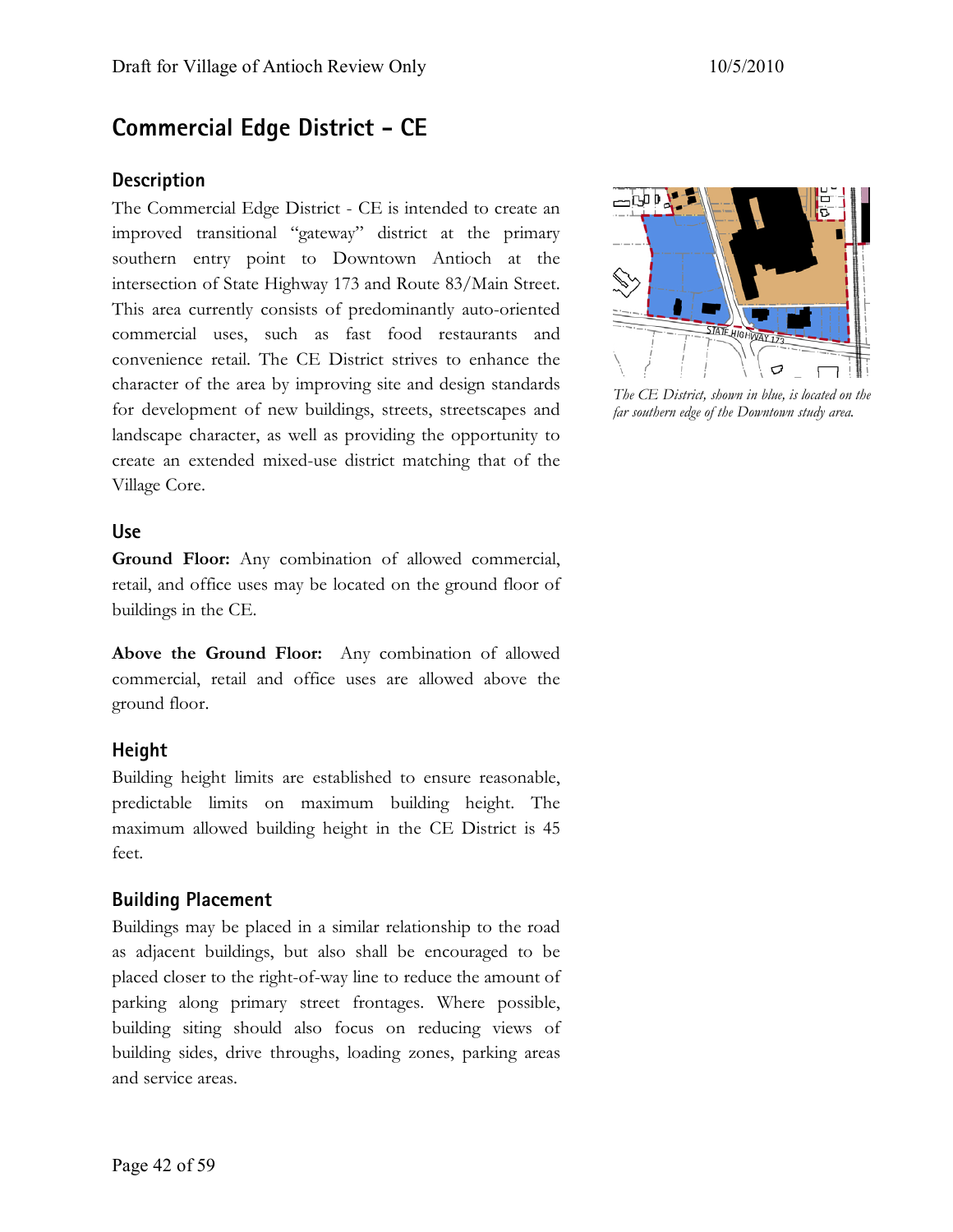The outer perimeter of buildings must be placed within the "build-to zone" as shown in **Figure 3.31**, except as otherwise noted in this chapter.

- **A. Building setback abutting street right-of-way:** 10 feet min./25 feet max.
- **B. Building setback abutting other property lines:** 0 feet min./10 feet max. When a property is adjacent to a residential district or alley, 10 feet should be provided.
- **C. Side yard, adjacent to an access drive:** 10 feet minimum.
- **D. Rear yard:** 20 feet minimum

*Figure 3.31: CE District Building Placement* 



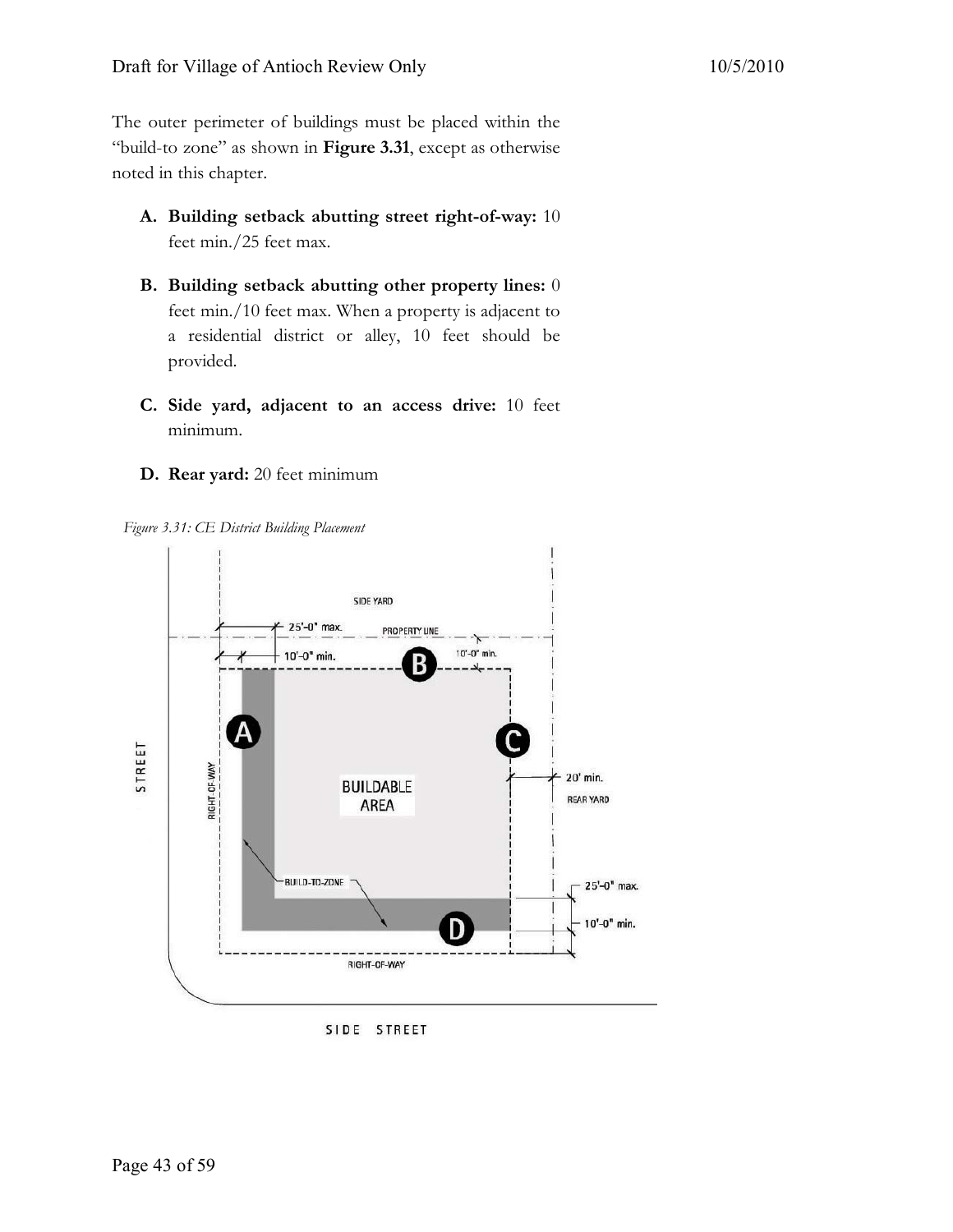#### **Building Frontage**

Building frontage standards address the ground-floor profile of buildings. These standards work with building placement guidelines to ensure an appropriate relationship between buildings and the sidewalk, which would help improve the character of the Commercial Edge.

- **A.** A minimum of 50% of the street facing building façade between 2 feet and 8 feet in height, above the sidewalk, must consist of non-reflective windows that allow views of indoor retail/merchandising areas. The bottom of any window used to satisfy this requirement may not be more than 4.5 feet above the adjacent sidewalk. Consistency in this bottom area, or kneewall zone, should be considered between adjacent buildings.
- **B.** Buildings must have a recognizable and defined public entrance facing the main street (sidewalk) frontage. If a lot abuts two streets, the required pedestrian entrance must face the street (sidewalk) with the highest pedestrian volumes. Lots that front on more than two streets must have at least one public entrance on at least two street frontages.
- **C.** The depth and width of recessed building frontages may not exceed 6 feet.
- **D.** The building's ground floor elevation must provide an accessible and barrier free entry and should be no more than zero and one foot above sidewalk grade.
- **E.** The façade of all buildings exceeding 50 feet in width must be vertically divided and articulated into bays or other segments no more than 25 feet in width.

#### **Parking Placement**

Off-street parking not contained within the building is encouraged to be placed in the rear of the building to reduce the visibility and impact on safety of the pedestrian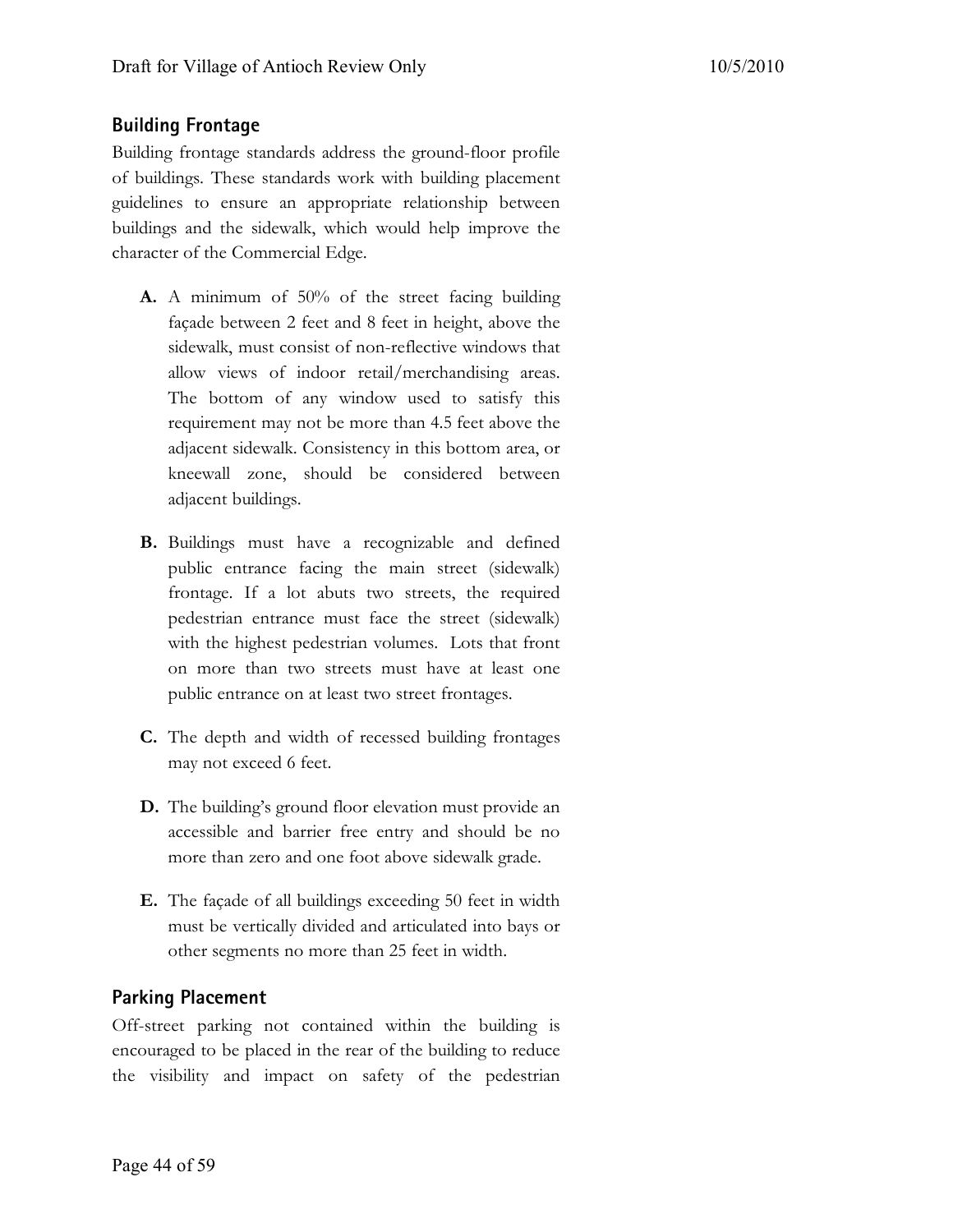environment. As shown in **Figure 3.32**, surface parking must be placed as follows:

- **A.** Placed in the rear 75% of the lot depth (from the front Building Line to the rear property line).
- **B.** 5 feet from the side yard (adjacent commercial parking lots must be connected) at grade level.
- **C.** 10 feet minimum from the rear of the lot if not adjacent to an alley.
- **D.** 5 feet minimum from the rear of the lot if adjacent to an alley.
- **E.** 5 feet from the Building Line on the side yard of a corner lot.

Note: Existing buildings undergoing rehabilitation shall relocate all parking behind the principal building setback, where practical.